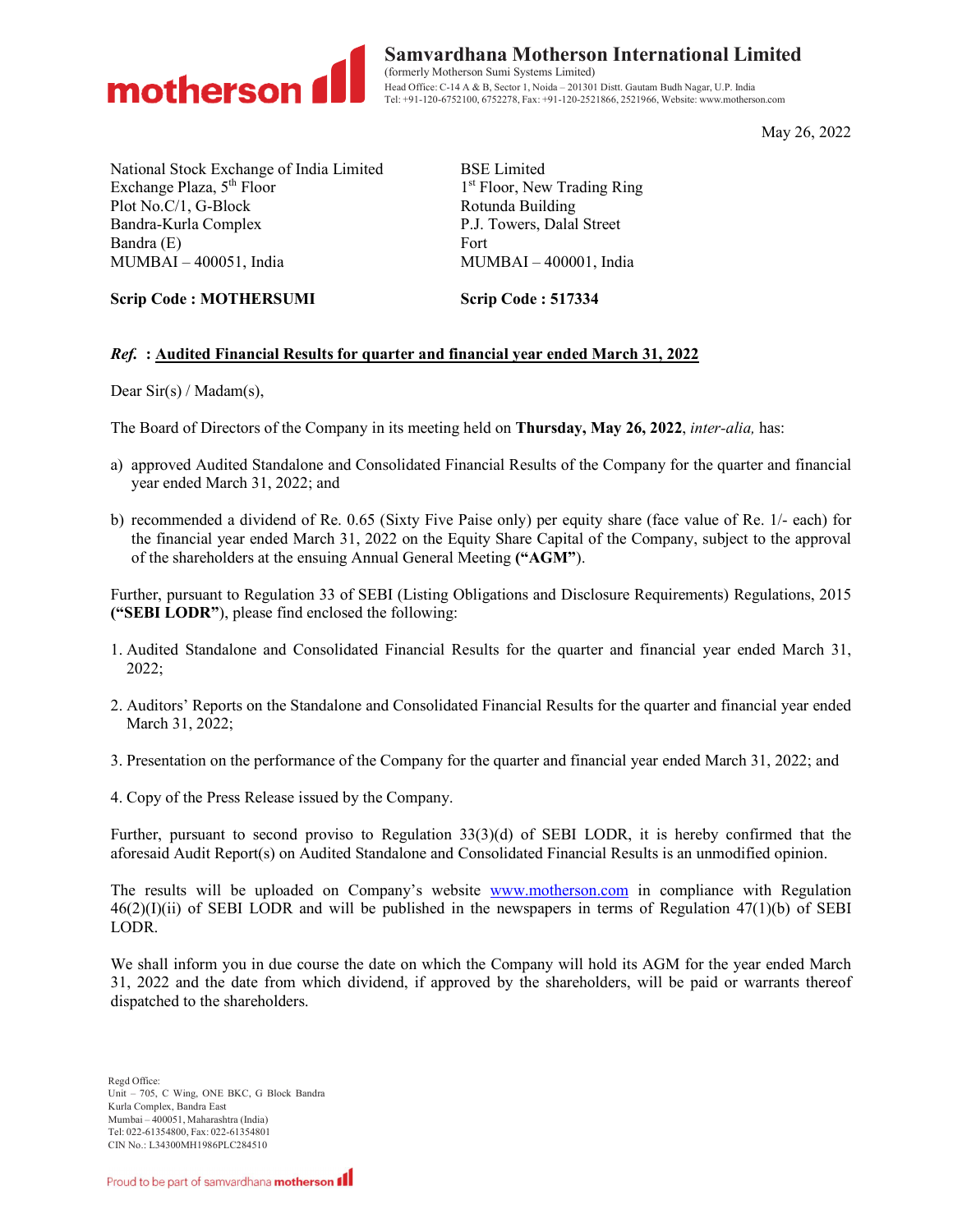# The Board Meeting of the Company commenced at 1500 Hours (IST) and concluded at 1800 Hours (IST).

The above is for your information and records.

Thanking you,

Yours truly, For Samvardhana Motherson International Limited (Formerly Motherson Sumi Systems Limited)



Alok Goel Company Secretary

Encl(s). : As above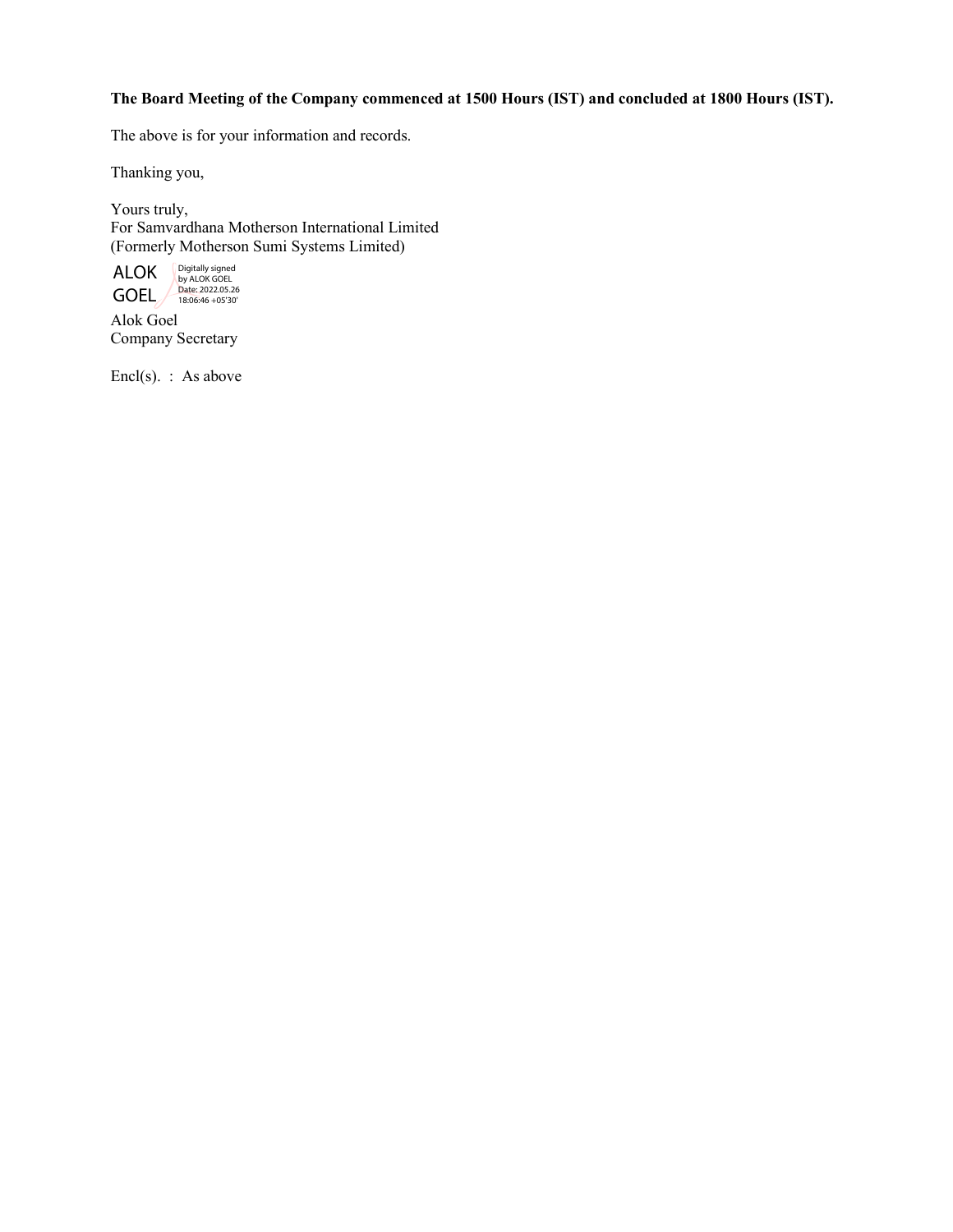

# **Quarterly performance reflects the very tough operating environment, under these challenging market conditions, SAMIL posts Q4 Revenues of Rs 16,911 crores and EBITDA of Rs 1,287 crores.**

**Note: As part of group reorganisation activity, the name of Motherson Sumi Systems Limited (MSSL) has been changed to Samvardhana Motherson International Limited (SAMIL).** Click here to read [stock exchange disclosure regarding the name change](https://www.motherson.com/storage/Corporate%20Announcements/FY2022-23/Stock_Exchange_Disclosure_Name_Change_19MAY22.pdf)

Noida, Uttar Pradesh - 26<sup>th</sup> May 2022 - Samvardhana Motherson International Limited (SAMIL) [formerly Motherson Sumi Systems Ltd.] today announced its financial results for the fiscal 2021-22 fourth quarter, which ended on 31<sup>st</sup> March 2022.

**Commenting on the results, Mr. Vivek Chaand Sehgal, Chairman, Motherson said,**

**"The quarterly results are impacted due to global uncertainties such as continued semiconductor shortages, geopolitical conflict in Europe and Covid related lockdowns in China. This has been further aggravated by substantially high inflationary pressures.**

**In these challenging times, we continue to focus on improving our operational efficiencies, control costs and remain focused on our 3CX10 diversification strategy. The teams at Motherson are working very hard in collaboration with our customers to face these challenges. We would like to thank our customers for their trust and their continued support to Motherson globally.**

**This quarter also marks a new beginning for Motherson, as the journey we embarked on in July 2020, is complete with two listed companies which have helped unlock value for their shareholders."**

# **Financial Highlights**

**The board has recommended dividend of Rs. 0.65 per share for the FY21-22**

### **Q4FY22**

## **Consolidated**

- Quarterly revenues of Rs. 16,911 crores,
- Quarterly EBITDA of Rs 1,287 crores,
- Quarterly PAT of Rs 122 crores,

#### **Standalone**

- Quarterly revenues of Rs. 1,611 crores,
- EBITDA of Rs 293 crores at a margin of 18.2%

#### **SMRP BV**

- Quarterly revenues of Euro 1,327 million,
- EBITDA of Euro 75 million at 5.7% margin

#### **PKC**

- Quarterly revenues of Euro 326 million
- EBITDA of Euro 18 million at 5.7% margin
- **Debt**
- Net debt decreases to Rs. 7,768 crores from Rs. 8,739 crores in Q3
- Debt/EBITDA has increased due to high base effect in Q4FY21.

## **12MFY22**

#### **Consolidated**

- Revenues of Rs. 62,832 crores
- EBITDA of Rs 4,808 crores,
- PAT of Rs 510 crores,

# **Standalone**

- Revenues of Rs. 5,297 crores,
- EBITDA of Rs 712 crores at a margin of 13.4%.

#### **SMRP BV**

- Revenues of Euro 4,988 million,
- EBITDA of Euro 342 million at 6.9% margin

# **PKC**

- Revenues of Euro 1,225 million,
- EBITDA of Euro 51 million at 4.2% margin